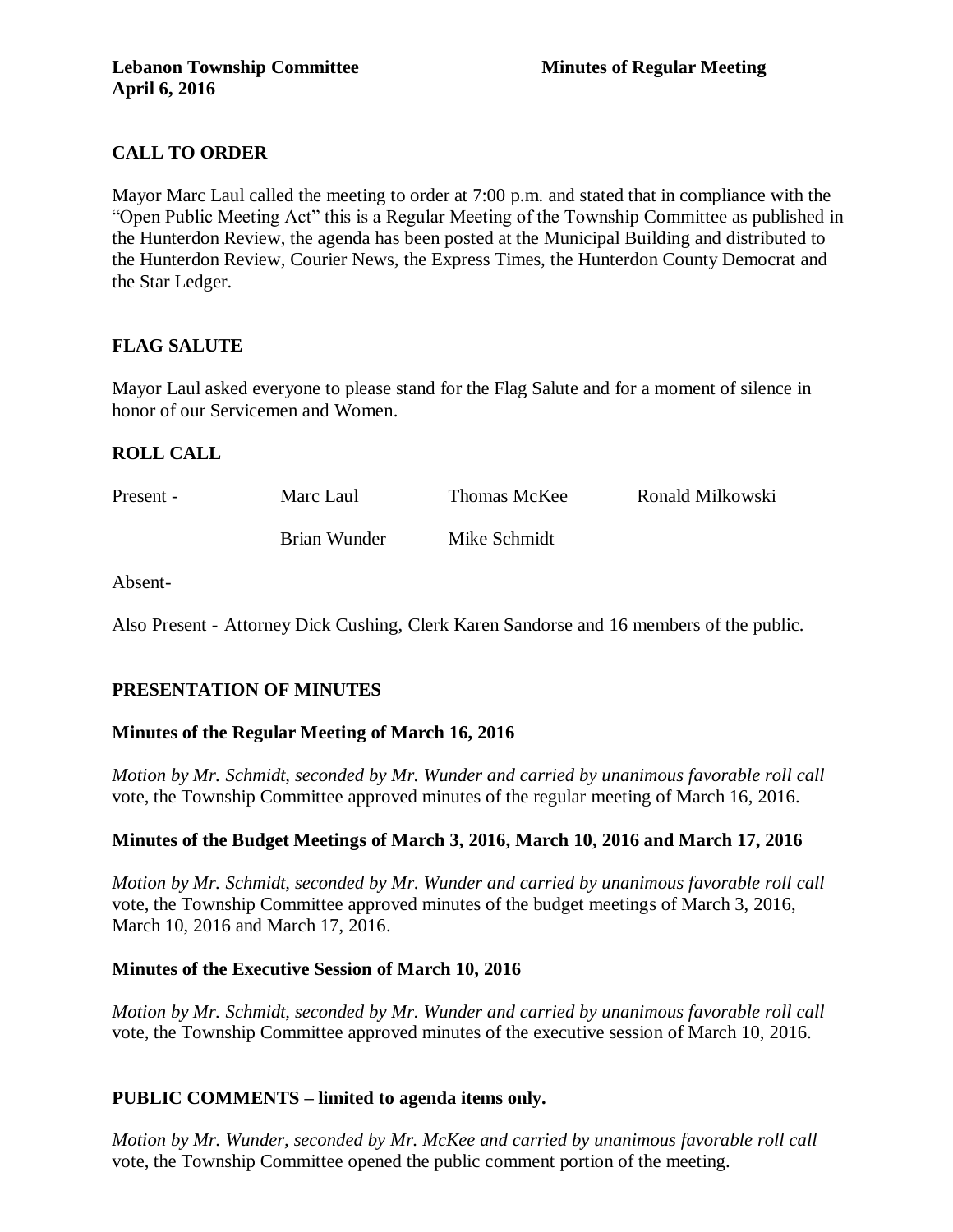LTCM 04/06/2016 Page 2 of 10

There were no comments from the public.

*Motion by Mr. Wunder, seconded by Mr. McKee and carried by unanimous favorable roll call*  vote, the Township Committee closed the public comment portion of the meeting.

## **ORDINANCES**

**Ordinance No. 2016-04**

#### **Introduction**

### **Ordinance No. 2016-04- PEDDLING AND SOLICITING**

Mayor Laul stated that the Committee had considered another ordinance but the Fire Department had some comments and changes. The Committee decided to pull back the ordinance to make the changes and to reintroduce a new ordinance.

*Motion by Mr. Wunder, seconded by Mr. Schmidt and carried by favorable roll call vote*, *the*  Township Committee approved Ordinance No. 2016-04 on first reading as entitled below. AYES: Schmidt, Wunder, Laul, McKee NAYS: Milkowski

Mayor Laul asked Mr. Milkowski about his reservations in introducing the ordinance. Mr. Milkowski said that he spoke to the Police Chief about the proposed ordinance and he feels that it is cumbersome. There are things in the ordinance that may not be necessary. Mr. Milkowski noted that a few of his concerns have been changed; however, issues with inclement weather and who can cancel the event are still a problem. Mr. McKee asked why the ordinance is being changed at this time. Mayor Laul explained that when the Peddler's and Solicitor's Ordinance was rewritten and adopted, the Coin Toss section was omitted in error. Mr. McKee asked why the ordinance has become so lengthy and the original language not added back to the new Peddling and Soliciting Ordinance. Attorney Cushing stated that he believes that the proposed ordinance is written to comply with state statute.

Mr. Milkowski noted that he informed the Fire Department that the newly drafted ordinance was available for them to pick up but he has not heard from them with any concerns so he assumes they are satisfied.

TOWNSHIP OF LEBANON HUNTERDON COUNTY, NEW JERSEY ORDINANCE NO. 2016-04 AN ORDINANCE AMENDING CHAPTER 274 OF THE CODE OF THE TOWNSHIP OF LEBANON REGARDING PEDDLING AND SOLICITING

Public Hearing to be held on April 20, 2016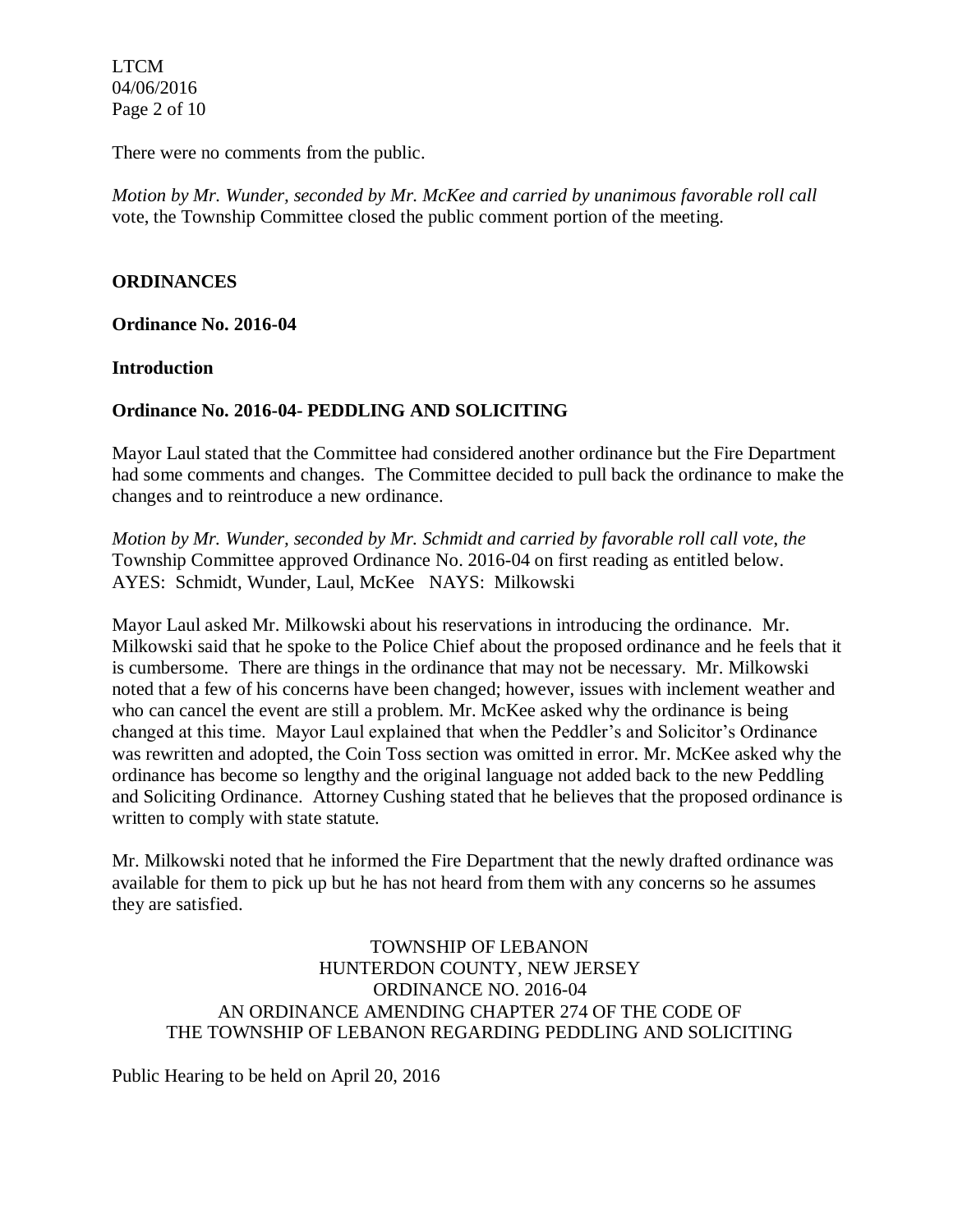LTCM 04/06/2016 Page 3 of 10

#### **RESOLUTIONS**

### **Resolution No. 30-2016 – Professional Services Contract -Museum Restroom/Septic System – Architect Proposal**

*Motion by Mr. Schmidt, seconded by Mr. Milkowski and carried by unanimous favorable*  roll call vote, the Township Committee approved Resolution No. 30-2016 as written below.

## **TOWNSHIP OF LEBANON COUNTY OF HUNTERDON STATE OF NEW JERSEY RESOLUTION NO. 30-2016 PROFESSIONAL SERVICE APPOINTMENTS**

WHEREAS, there exists a need for Attorneys, Engineers, and Professional Experts for the Township of Lebanon, and

WHEREAS, the Local Public Contracts Law (N.J.S. A. 40A:11-1 et seq.) required that the resolution authorizing the award of contracts for "Professional Services" without competitive bids must be publicly advertised; and

WHEREAS, the Mayor, Township Clerk and Chief Financial Officer are hereby authorized and directed to execute the agreements; and

NOW THEREFORE, BE IT RESOLVED by the Township Committee of the Township of Lebanon, in the County of Hunterdon, on this  $6<sup>th</sup>$  day of April, 2016 the following contract is awarded.

1. Christopher J. Gnash, AIA, Architect for Architectural Design Services and Drawings for 2016.

#### **2016 BUDGET INTRODUCTION**

#### **Resolution No. 31-2016 - Delay in Budget Introduction**

*Motion by Mr. McKee, seconded by Mr. Wunder and carried by unanimous favorable roll call vote*, the Township Committee approved Resolution No. 31-2016 as written below.

## **TOWNSHIP OF LEBANON COUNTY OF HUNTERDON STATE OF NEW JERSEY RESOLUTION NO. 31-2016**

 WHEREAS, under provisions of N.J.S.A.40A:4-5, a municipality shall introduce the Local Municipal Budget no later than March 18 of the fiscal year; and,

 WHEREAS, the Township of Lebanon has delayed the introduction of the 2016 Municipal Budget past the statutory deadline; and,

 NOW, THEREFORE BE IT RESOLVED, by the Township Committee of the Township of Lebanon, Hunterdon County, New Jersey, that the Township of Lebanon hereby petitions the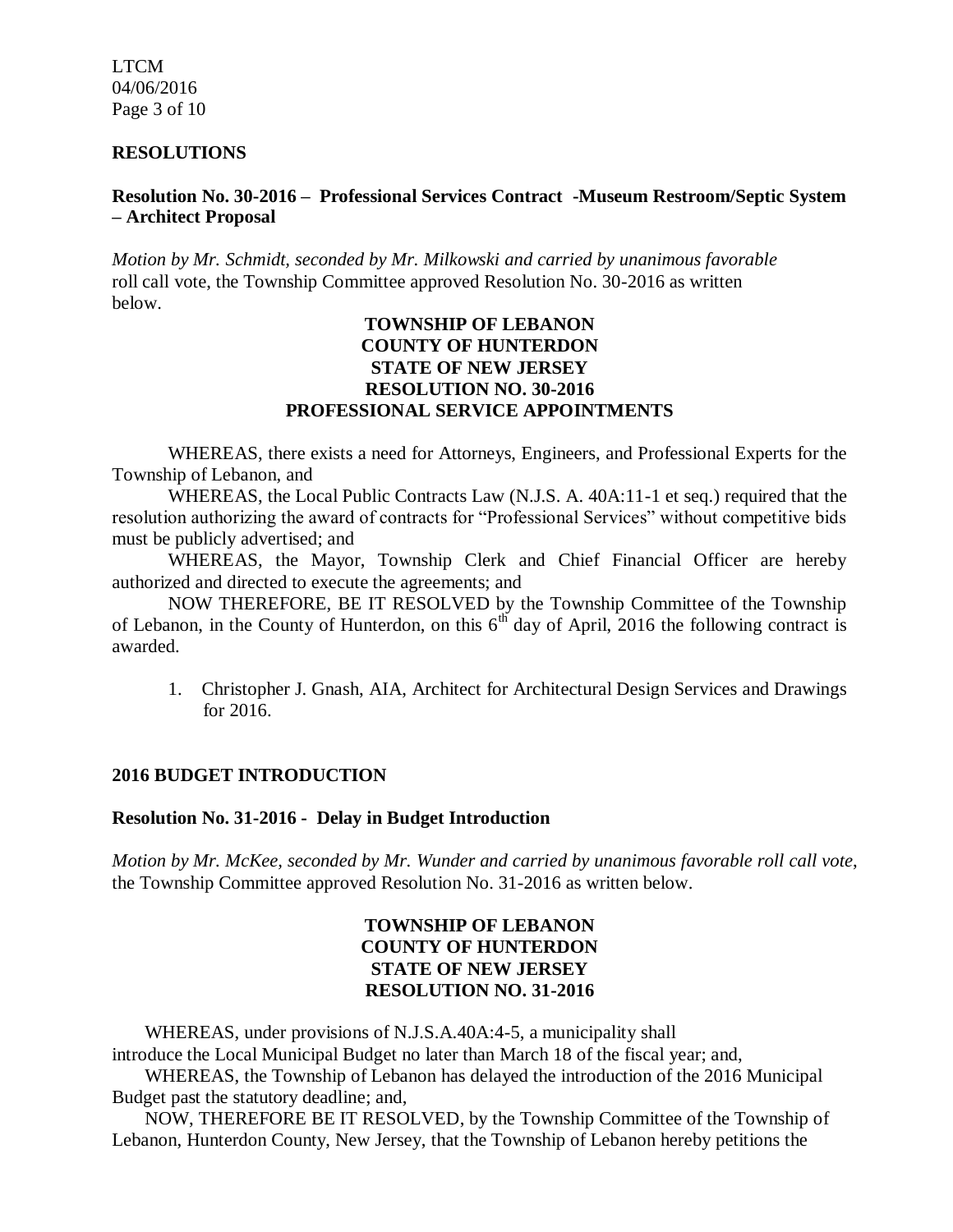LTCM 04/06/2016 Page 4 of 10

Director of the Division of Local Government Services to allow a delayed introduction of the 2016 Lebanon Township Municipal Budget; and,

 BE IT FURTHER RESOLVED that a certified copy of this Resolution shall be forwarded to the Director of the Division of Local Government Services, 101 South Broad Street, P.O. Box 803, Trenton, New Jersey 08625-0803.

#### **Resolution No. 32-2016- Special Item of Revenue~**

*Motion by Mr. McKee, seconded by Mr. Schmidt and carried by unanimous favorable roll call vote*, the Township Committee approved Resolution No. 32-2016 as written below.

## **TOWNSHIP OF LEBANON COUNTY OF HUNTERDON STATE OF NEW JERSEY RESOLUTION NO. 32-2016**

WHEREAS, the 2016 Local Municipal Budget was introduced on the  $6<sup>th</sup>$  day of April, 2016; and,

 WHEREAS, during the fiscal year 2016 the Township of Lebanon has been allocated a state grant for various programs in the amount of \$39,575.00.

 NOW, THEREFORE BE IT RESOLVED, that petition be made herewith to the Director of the Division of Local Government Services that the 2016 Local Municipal Budget include a special item of revenue under the heading of "Special Items of General Revenue Anticipated with Prior Written Consent of Director of Local Government Services-Public and Private Revenues Offset with Appropriations:"

| Clean Communities Program-2016                         | \$26,763 |
|--------------------------------------------------------|----------|
| Clean Communities Program - Prior Year Unapprop        | 4,730    |
| Drunk Driving Enforcement Grant – Prior Year Unapprop. | 3,017    |
| Recycling Tonnage Grant - Prior Year Unapprop          | 3,807    |
| Body Armor Grant - Prior Year Unapprop.                | 1,258    |
|                                                        | \$39,575 |

#### **Resolution No. 33-2016 - Deferral of School Taxes**

*Motion by Mr. Wunder, seconded by Mr. Schmidt and carried by unanimous favorable roll call*  vote, the Township Committee approved Resolution No. 33-2016 as written below.

## **TOWNSHIP OF LEBANON COUNTY OF HUNTERDON STATE OF NEW JERSEY RESOLUTION NO. 33-2016**

WHEREAS, the provisions of C.63, P.L.1991 (The Supplemental Municipal Property Tax Relief Act) under Section 13 required municipalities whose school tax year is on a fiscal basis to defer twenty-five (25) per cent of the maximum allowable amount and anticipate it into their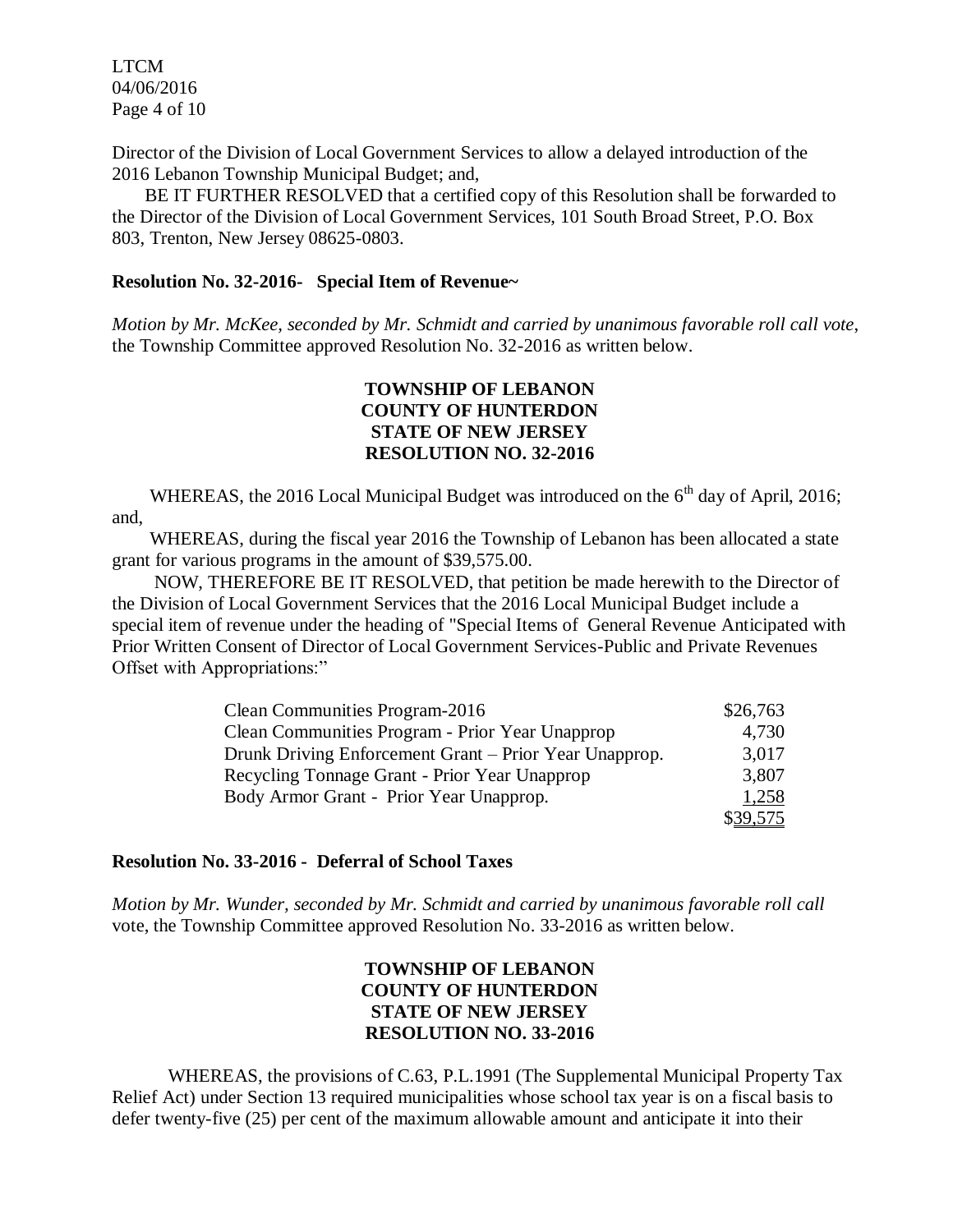LTCM 04/06/2016 Page 5 of 10

budget over a four (4) year period beginning in budget year 1991, and ending in budget year 1994 as additional Municipal surplus to offset the local property tax levy for local purposes; and,

WHEREAS, the provisions of C.63, P.L.1991 were amended in calendar year 1993 that changed the mandatory provision of the use of this deferred school tax to a permissive provision; and,

WHEREAS, the revised provisions for electing to utilize the deferred school tax require the governing body to make such election by introduction of the municipal budget.

NOW, THEREFORE, BE IT RESOLVED by the Township Committee of the Township of Lebanon that election be made to defer school taxes as of December 31, 2015, and be reflected in the Annual Financial Statement for the year 2015 as follows:

| <b>AMOUNT</b>                                  | FY 15-16           | <b>MAXIMUM</b> |
|------------------------------------------------|--------------------|----------------|
|                                                | <b>SCHOOL LEVY</b> | OF DEFER TAX   |
| Local School Tax                               | \$9,541,000        | \$4,770,500    |
| TOTAL MAXIMUM DEFER TAX 12/31/15               |                    | 4,770,500      |
| LESS - DEFER TAX $12/31/14$                    |                    | 4,391,263      |
| <b>INCREASE IN MAXIMUM DEFER TAX</b>           |                    |                |
| ALLOWABLE FOR CALENDAR YEAR 2015               | \$379,237          |                |
| ACTUAL AMOUNT INCREASE OF DEFERRED AT 12/31/15 |                    | \$225,000      |
|                                                |                    |                |

#### **Resolution No. 34-2016- 2016 Municipal Budget Introduction**

*Motion by Mr. Schmidt, seconded by Mr. McKee and carried by unanimous favorable roll call vote*, the Township Committee approved Resolution No. 34-2016 as written below.

# **TOWNSHIP OF LEBANON COUNTY OF HUNTERDON STATE OF NEW JERSEY RESOLUTION NO. 34-2016**

 WHEREAS, the Township of Lebanon is holding a meeting on April 6, 2016, for the purpose of introducing the 2016 Municipal Budget and conducting other matters; and,

 NOW, THEREFORE BE IT RESOLVED, by the Township Committee of the Township of Lebanon, Hunterdon County, New Jersey, that the Township of Lebanon hereby petitions the Director of the Division of Local Government Services that the 2016 Local Municipal Budget be introduced and approved on April 6, 2016.

### 2016 LEBANON TOWNSHIP MUNICIPAL BUDGET

| Surplus anticipated general revenues | \$ 690,398.00  |
|--------------------------------------|----------------|
| Total Miscellaneous revenue          | 2,795,697.00   |
| Receipts from Delinquent Taxes       | 280,000.00     |
| <b>Local Property Taxes</b>          | 2,083,574.00   |
| <b>Total General Revenues</b>        | \$5,849,669.00 |

\$2,179,261.00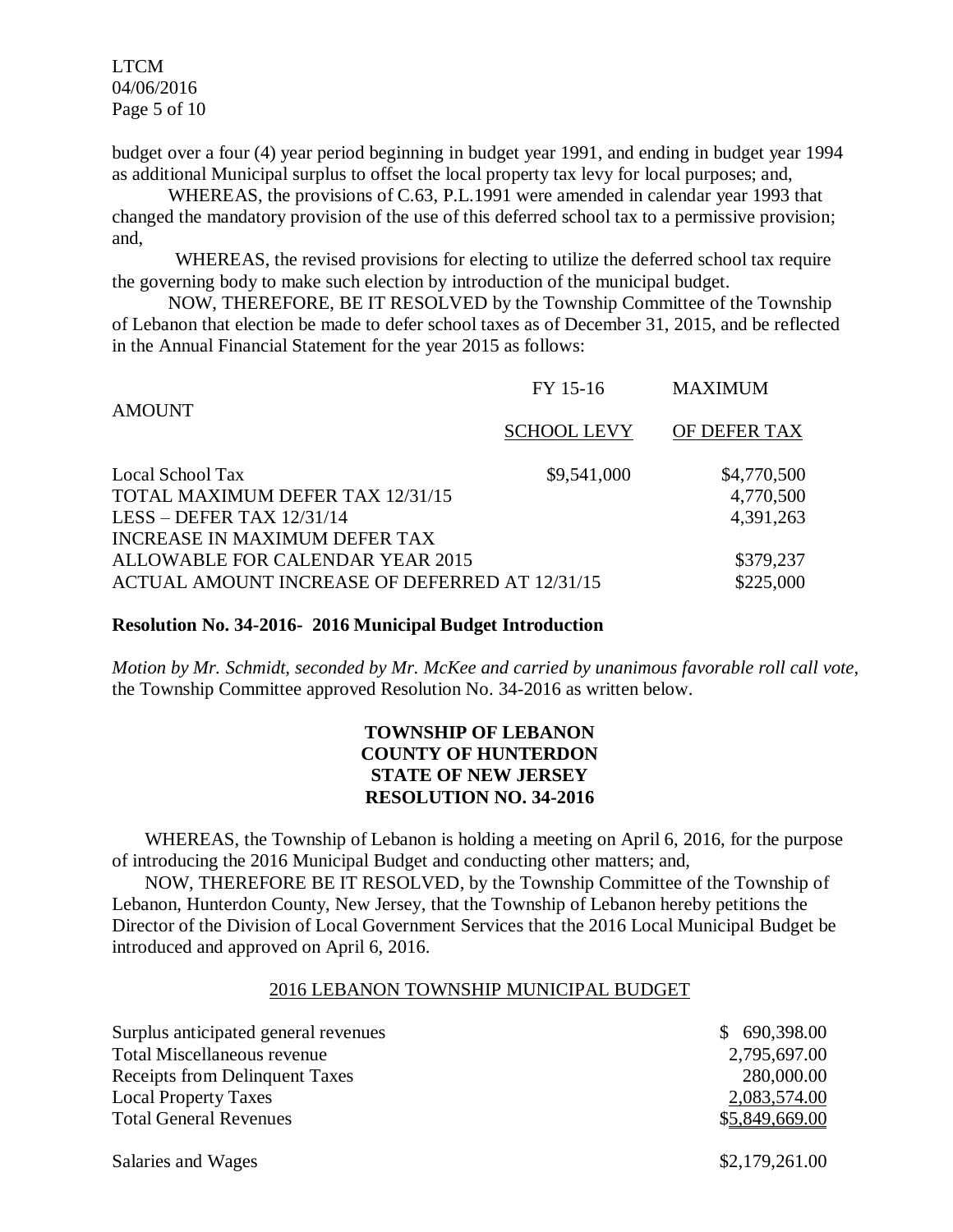LTCM 04/06/2016 Page 6 of 10

Other Expenses 1,758,757.00 Capital Improvements 33,916.00 Debt Service 930,873.00 Statutory Expenses 532,596.00 Reserve for Delinquent Taxes 414,266.00 Total 2016 Municipal Budget  $$5,849,669.00$ 

Municipal Tax Rate \$0.2802 (Est.)

### **OLD BUSINESS**

#### **DPW Garage – Mechanic's Bay Floor**

Mr. Wunder stated that he met with the Engineer, the DPW Manager and the DPW Mechanic yesterday and Mr. Milkowski joined the meeting later. Mr. Wunder said that the Engineer decided that it would be best to take more of the floor out, as the mechanic had mentioned in an earlier meeting. It will be more work and time consuming in cutting two sections and installing the grates. The Engineer did not seem to think that it will cost much more to include the rest of the floor area, plus or minus two feet.

Mr. Milkowski stated that he spoke to the Engineer today and he spoke to the architect of the project to obtain the architectural drawings. The Engineer will be able to look into the hair pins that are poured into the floor which supports the piers opposite each other. The Engineer will review the plans to see if that section of the floor can be removed. He will then contact the structural engineer to see how it can be handled. If the center area can be cut out it will be a 36 ft. x 38 ft. section that will be removed. Mr. Wunder stated that the cut will be 2 ft. out from the walls with a few adjustments for the workbench area and some equipment. Mr. Milkowski noted that the Township will need something in writing from the Engineer that the removal of the floor will not compromise the integrity of the building.

#### **NEW BUSINESS**

#### **Gail Glashoff, Zoning Board Secretary Correspondence – Board Appointment**

*Motion by Mr. Milkowski, seconded by Mr. Wunder and carried by unanimous favorable roll call* vote, the Township Committee appointed Deborah Guevara to the Board of Adjustment as Alternate II; term expiring on 12/31/2017.

### **Raffle Application – NJ Center for Tourette Syndrome & Associated Disorders Inc. – 06/11/2016**

*Motion by Mr. Wunder, seconded by Mr. Schmidt and carried by unanimous favorable roll call*  vote, the Township Committee approved a Raffle Application for the NJ Center for Tourette Syndrome & Associated Disorders Inc. for an event to the held on 06/11/2016.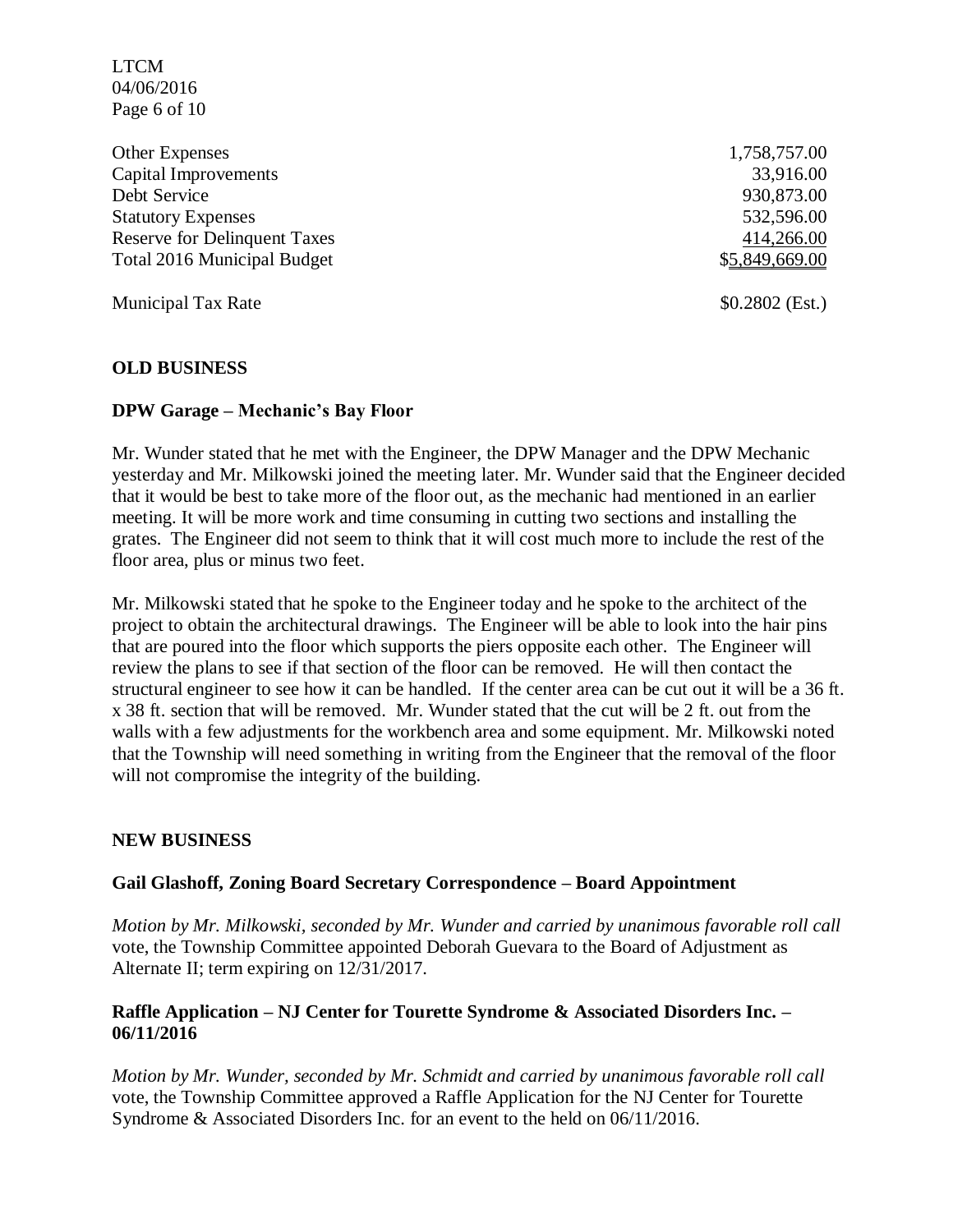LTCM 04/06/2016 Page 7 of 10

## **Social Affair Permit - St. John Neumann Church – 06/04/2016**

*Motion by Mr. Milkowski, seconded by Mr. Schmidt and carried by favorable roll call vote, the* Township Committee approved a Social Affair Permit for St. John Neumann Church for an event to be held on 06/04/2016. AYES: Schmidt, Laul, McKee, Milkowski NAYS: Wunder

## **Hunterdon County Chamber of Commerce Correspondence – Membership Application**

Mayor Laul stated that the Chamber of Commerce is looking for municipalities to become members of the Chamber as well as for Committee members who would be interested in serving on Ad-hoc Committees and participating in different events.

### **Renewal by Anderson – Acknowledge Solicitor's Applications**

Renewal by Anderson has submitted five Solicitor's License applications for individuals who will sell windows and doors at resident's homes. The Police Department conducted a background check on the applicants. The Clerk will issue the licenses.

## **DPW Manager Request for Summer Help**

*Motion by Mr. Wunder, seconded by Mr. Schmidt and carried by unanimous favorable roll call*  vote, the Township Committee authorized the DPW Manager to hire two summer employees. The employees will be paid out of the Clean Communities grant funds.

### **DPW Employee – Notice of Impending Disability Leave**

Mayor Laul said that the Committee has received notice from DPW Employee Jason Apgar stating that he will be on medical leave beginning on April 13, 2016. Attorney Cushing stated that this notification was provided very late. Attorney Cushing informed the Committee that they should have a discussion on the request but first a Rice Notice will need to be provided to the employee. A Notice will be given to Jason for the next meeting and in the meantime legal matters will be discussed.

### **PRESENTATION OF VOUCHERS**

Committee Members provided a description of vouchers exceeding \$1000.00.

Mr. Milkowski stated that he has a question on a \$950 voucher for an extended warrantee for equipment in the Police Department. He would like to receive clarification prior to payment.

Mr. Milkowski stated that there is another voucher which has numerous late charges for the copier in the Police Department. He would like to receive clarification on this voucher also prior to payment.

*Motion by Mr. Wunder, seconded by Mr. Schmidt and carried by unanimous favorable roll call*  vote, the Township Committee approved the April 6, 2016 bill list in amount of \$ 120,762.86 pending clarification on the two aforementioned vouchers.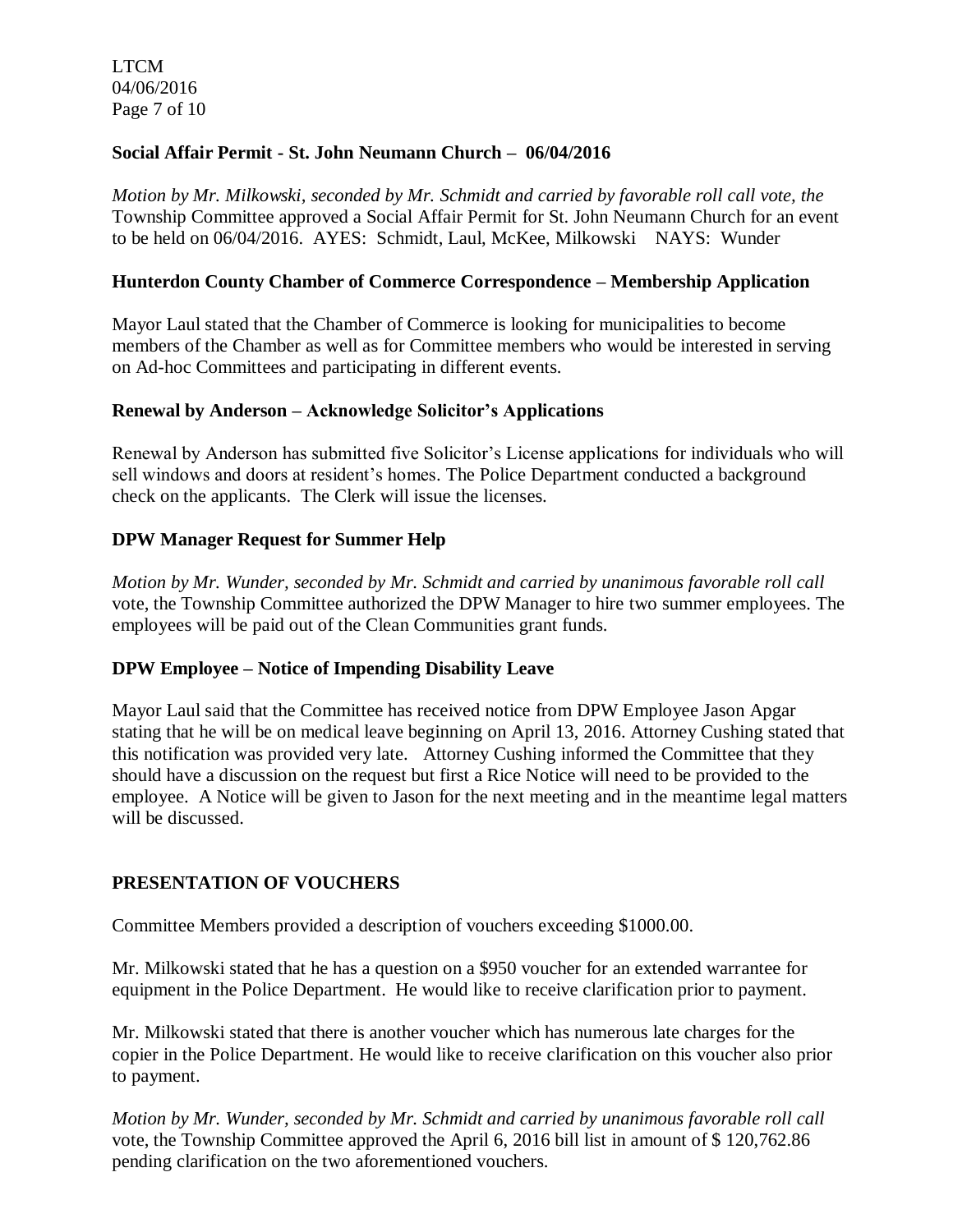LTCM 04/06/2016 Page 8 of 10

## **CORRESPONDENCE**

Library Committee – Meeting Minutes of March 9, 2016 Hunterdon County Chamber of Commerce  $-3^{rd}$  Annual Hunterdon County Community Day  $-$ 06/04/2016 – 12:00 PM – 6:00 PM

Mayor Laul stated that there was a brush fire at the Land Trust property behind Hagedorn and that he was called by the OEM Coordinator due to the possible need for fuel. Mayor Laul said that he was at the site of the fire for approximately 2 hours and was very impressed with the number of volunteers from 12 different departments who came to help fight the fire.

# **PUBLIC COMMENTS**

*Motion by Mr. Wunder, seconded by Mr. McKee and carried by unanimous favorable roll call* vote, the Township Committee opened the public comment portion of the meeting at 7:33 p.m.

Mr. Win Seipel of Berry Drive asked what the process would be to have a noise ordinance established in the Township. Mr. Seipel stated that the ATV noise from a neighbor's property is a problem and feels that it would be productive having an ordinance to address the noise which has been outrageous. Mr. Pat Kirchner stated that they have been dealing with a problem for five years. They live on a quiet residential lane and a neighbor has a business with a race track. The noise is terrible. Mr. Kirchner stated that they had the mediation with the neighbor but it has only gotten worse. They have contacted the Police Department, the Township Committee and sent letters to the individual. Mr. Kirchner noted that there are state statues relative to ATV's and mufflers and informed the Committee that there are now turbo diesel trucks in and out of the private driveway multiple times a day. They will sit on the property and idle and rev their engines even at 11:30 p.m. Mr. Kirchner stated that the police found violations on the truck and issued a warning but it still continues. Mr. Kirchner questioned why a business can be in a residential neighborhood. Mr. Kirchner suggested that the Committee should adopt a "Disturbing the Peace" ordinance; then the police could react. Mr. Sean Francis of Berry Drive stated that he has a problem with the noise as it is atrocious. There are no mufflers on the vehicles and once a week a very large garbage truck backs 3000 feet down the road to pick up a dumpster for the business. Mr. Francis told the Committee that he is concerned with the recklessness. Ms. Cindy Walsh stated that she lives behind the neighbor and is concerned about the speeding and potential environmental impacts from their business. Ms. Walsh noted that her main concern is the safety of the children and people who walk and run in the area. Noise Ordinances were discussed. Attorney Cushing suggested that the property owners speak with the Zoning Officer. Mayor Laul will speak with the Zoning Officer and the Board Secretary about the issue.

Ms. Laurie Hoffman asked who would regulate a noise ordinance. Someone would have to come into the Township to check on the volume of the noise. Mayor Laul stated that for an objective ordinance there would need to be a meter which would have to be calibrated every year.

Ms. Hoffman stated that on the website it says that the Township is looking for volunteers to work on grants. Ms. Hoffman said that she did not know that it was a volunteer position; she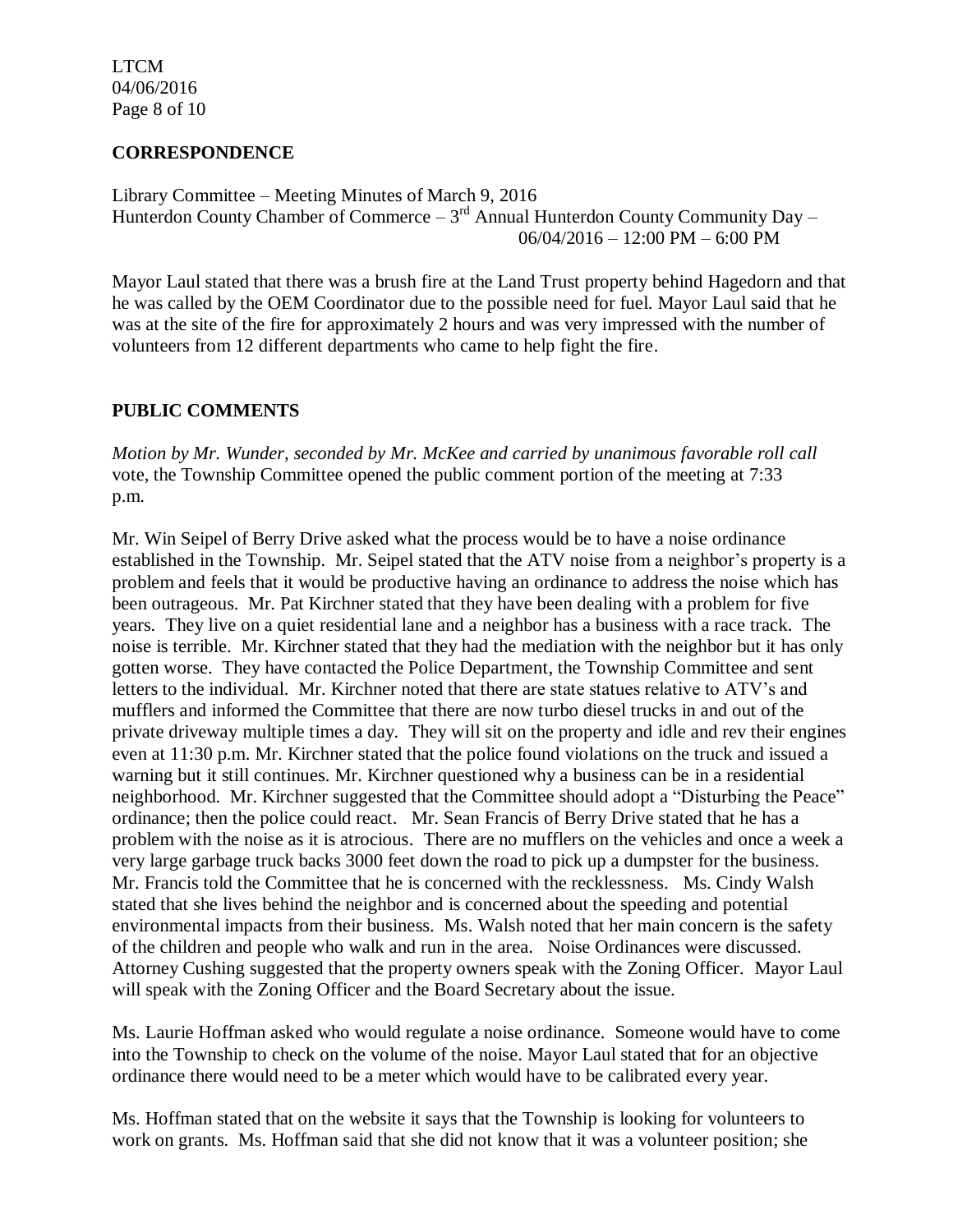LTCM 04/06/2016 Page 9 of 10

thought that the grant writer would receive a percentage of the grant money the Township received. Ms. Hoffman stated that it is a lot of work to write a grant and suggested that "volunteer" be removed from the website and if there is someone interested in applying for a grant, pay can be worked out.

*Motion by Mr. Wunder, seconded by Mr. McKee and carried by unanimous favorable roll call* vote, the Township Committee closed the public comment portion of the meeting at 8:13 p.m.

#### **Resolution No. 35-2016 –Executive Session**

*Motion by Mr. Wunder, seconded by Mr. Schmidt and carried by unanimous favorable roll call*  vote, the Township Committee approved Resolution No. 35-2015 and convened in executive session at 8:15 p.m.

### **TOWNSHIP OF LEBANON COUNTY OF HUNTERDON STATE OF NEW JERSEY RESOLUTION NO. 35-2016**

### **RESOLUTION AUTHORIZING EXECUTIVE SESSION**

**WHEREAS**, the Open Public Meetings Act; *N.J.S.A.* 10:4-6 *et seq*., declares it to be the public policy of the State to insure the right of citizens to have adequate advance notice of and the right to attend meetings of public bodies at which business affecting the public is discussed or acted upon; and

**WHEREAS**, the Open Public Meetings Act also recognizes exceptions to the right of the public to attend portions of such meetings; and

**WHEREAS**, the Mayor and Committee find it necessary to conduct an executive session closed to the public as permitted by the *N.J.S.A*. 40:4-12; and

**WHEREAS**, the Mayor and Committee will reconvene in public session at the conclusion of the executive session;

**NOW, THEREFORE, BE IT RESOLVED** by the Mayor and Committee of the Township of Lebanon, County of Hunterdon, State of New Jersey that they will conduct an executive session to discuss the following topic(s) as permitted by *N.J.S.A*. 40:4-12:

\_\_\_\_\_\_A matter which Federal Law, State Statute or Rule of Court requires be kept confidential or excluded from discussion in public (Provision relied upon:

\_\_\_\_\_\_A matter where the release of information would impair a right to receive funds from the federal government;

\_\_\_\_\_\_A matter whose disclosure would constitute an unwarranted invasion of individual privacy;

\_\_\_\_\_\_\_\_\_\_\_\_\_\_\_\_\_\_\_\_\_\_\_\_\_\_\_\_\_\_\_\_\_\_\_\_\_\_\_\_\_\_\_\_\_\_\_\_\_\_\_\_);

\_\_\_\_\_\_A collective bargaining agreement, or the terms and conditions thereof (Specify contract: \_\_\_\_\_ \_\_\_\_\_\_\_\_\_\_\_\_\_\_\_\_\_\_\_\_\_\_\_\_\_\_\_\_\_\_\_\_\_\_\_\_\_\_);

A matter involving the purpose, lease or acquisition of real property with public funds, the setting of bank rates or investment of public funds where it could adversely affect the public interest if discussion of such matters were disclosed; Real Estate Acquisitions

Tactics and techniques utilized in protecting the safety and property of the public provided that their disclosure could impair such protection;